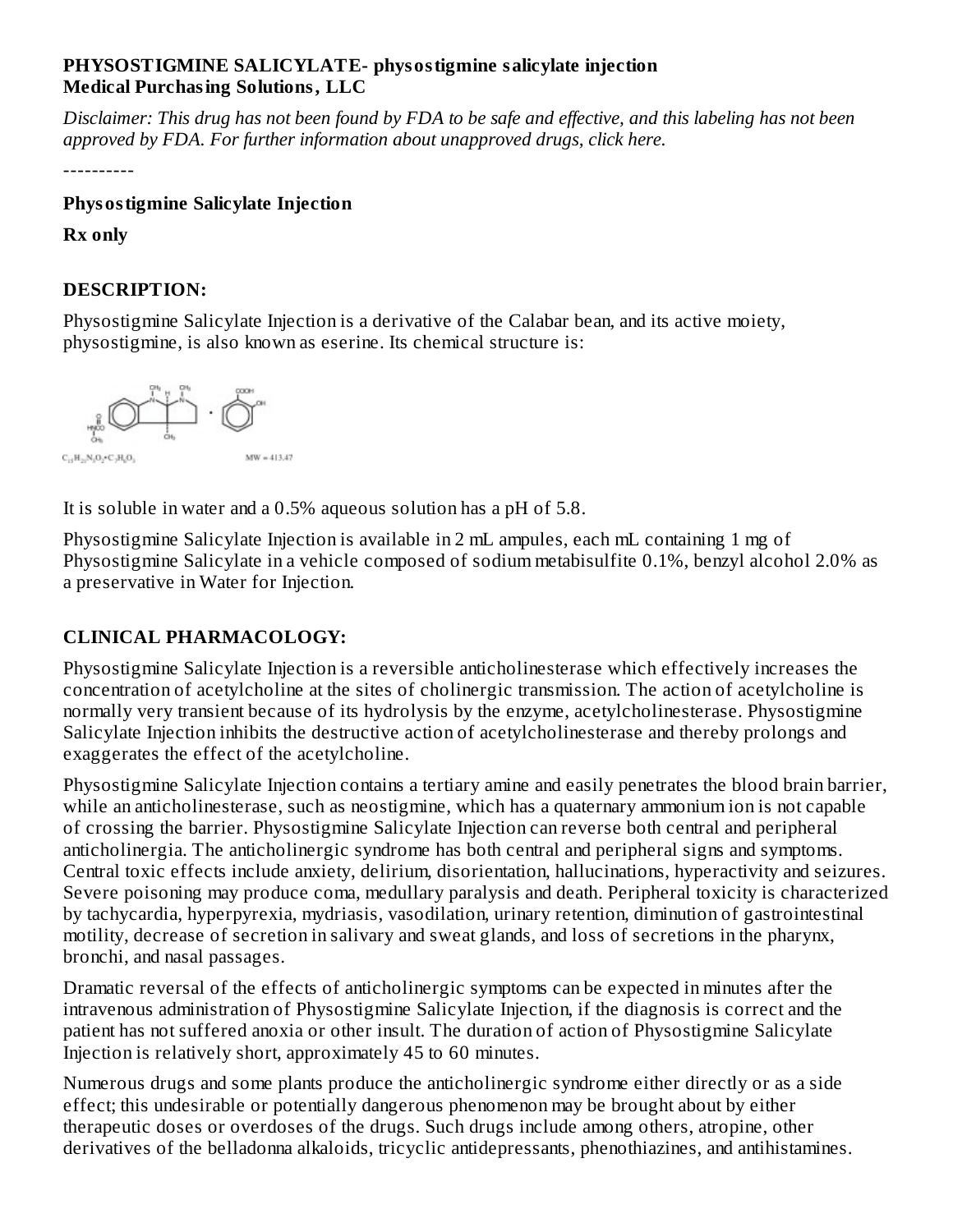#### **INDICATIONS AND USAGE:**

To reverse the effect upon the central nervous system, caused by clinical or toxic dosages of drugs capable of producing the anticholinergic syndrome.

### **CONTRAINDICATIONS:**

Physostigmine Salicylate Injection should not be used in the presence of asthma, gangrene, diabetes, cardiovascular disease, mechanical obstruction of the intestine or urogenital tract or any vagotonic state, and in patients receiving choline esters and depolarizing neuromuscular blocking agents (decamethonium, succinylcholine).

For post-anesthesia, the concomitant use of atropine with physostigmine salicylate is not recommended, since the atropine antagonizes the action of physostigmine.

#### **WARNINGS:**

Contains sodium bisulfite, a sulfite that may cause allergic-type reactions including anaphylactic symptoms and life-threatening or less severe asthmatic episodes in certain susceptible people. The overall prevalence of sulfite sensitivity in the general population is unknown and probably low. Sulfite sensitivity is seen more frequently in asthmatic than in non-asthmatic people.

If excessive symptoms of salivation, emesis, urination and defecation occur, the use of Physostigmine Salicylate Injection should be terminated. If excessive sweating or nausea occur, the dosage should be reduced.

Intravenous administration should be at a slow, controlled rate, no more than 1 mg per minute (see dosage). Rapid administration can cause bradycardia, hypersalivation leading to a respiratory difficulties and possible convulsions.

An overdosage of Physostigmine Salicylate Injection can cause a cholinergic crisis.

#### **PRECAUTIONS:**

Because of the possibility of hypersensitivity in an occasional patient, atropine sulfate injection should always be at hand since it is an antagonist and antidote for physostigmine.

#### **USAGE IN PREGNANCY:**

Safe use in pregnancy and lactation has not been established; therefore, use in pregnant women, nursing mothers or women who may become pregnant requires that possible benefits be weighed against possible hazards to mother and child.

#### **ADVERSE REACTIONS:**

Nausea, vomiting and salivation; can be offset by reducing dosage. Bradycardia and convulsions, if intravenous administration is too rapid. See DOSAGE AND ADMINISTRATION.

### **OVERDOSAGE:**

Can cause a cholinergic crisis. Appropriate antidote is atropine sulfate.

### **DOSAGE AND ADMINISTRATION:**

**Past Anesthesia Care:** 0.5 to 1.0 mg intramuscularly or intravenously. INTRAVENOUS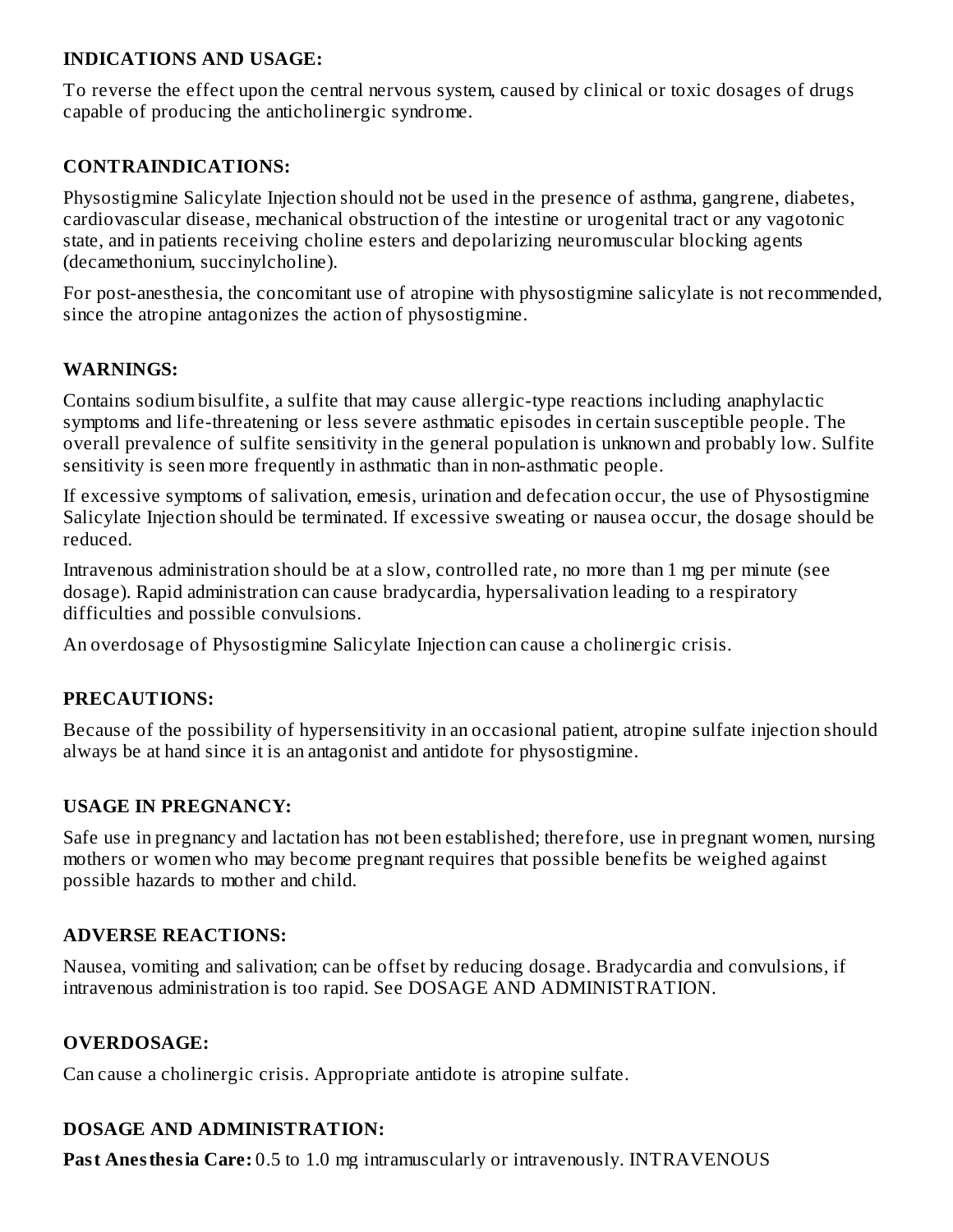ADMINISTRATION SHOULD BE AT A SLOW CONTROLLED RATE OF NO MORE THAN 1 MG PER MINUTE. Dosage may be repeated at intervals of 10 to 30 minutes if desired patient response is not obtained.

## **OVERDOSAGE OF DRUGS THAT CAUSE ANTICHOLINERGIC:**

2.0 mg intramuscularly or INTRAVENOUSLY AT SLOW CONTROLLED RATE (SEE ABOVE). Dosage may be repeated if life threatening signs, such as arrhythmia, convulsions or coma occurs.

## **PEDIATRIC DOSAGE:**

Recommended dosage is 0.02 mg/kg; intramuscularly or by slow intravenous injection, no more than 0.5 mg per minute. If the toxic effects persist, and there is no sign of cholinergic effects, the dosage may be repeated at 5 to 10 minute intervals until a therapeutic effect is obtained or a maximum of 2 mg dosage is attained.

IN ALL CASES OF POISONING, THE USUAL SUPPORTIVE MEASURES SHOULD BE UNDERTAKEN.

## **HOW SUPPLIED:**

NDC 17478-510-02 2 mL Ampules packed 10 per box, 1 mg per mL.

**STORAGE:** Store at 20° to 25°C (68° to 77°F) [see USP Controlled Room Temperature].

SOME DRUGS WHICH PRODUCE THE ANTICHOLINERGIC SYNDROME

Amitriptyline, Amoxapine, Anisotropine, Atropine, Benztropine, Biperiden, Carbinoxamine, Clidinium, Cyclobenzaprine, Desipramine, Doxepin, Homatropine, Hyoscine, Hyoscyamine, Hyoscyamus, Imipramine, Lorazepam, Maprotiline, Mepenzolate, Nortriptyline, Propantheline, Protriptyline, Scopolamine, Trimipramine.

SOME PLANTS THAT PRODUCE THE ANTICHOLINERGIC SYNDROME

Black Henbane, Deadly Night Shade, Devil's Apple, Jimson Weed, Loco Seeds or Weeds, Matrimony Vine, Night Blooming Jessamine, Stinkweed.

#### **Akorn**

Manufactured by: Akorn, Inc. Lake Forest, IL 60045

PS00N Rev. 06/16

### **Principal Display Panel For Outer Package Label:**

NDC 71872-7074-1 Physostigmine Salicylate Injection  $(1 \text{ mg/mL})$ FOR INTRAMUSCULAR OR INTRAVENOUS USE 1 - 2 mL Ampule Rx only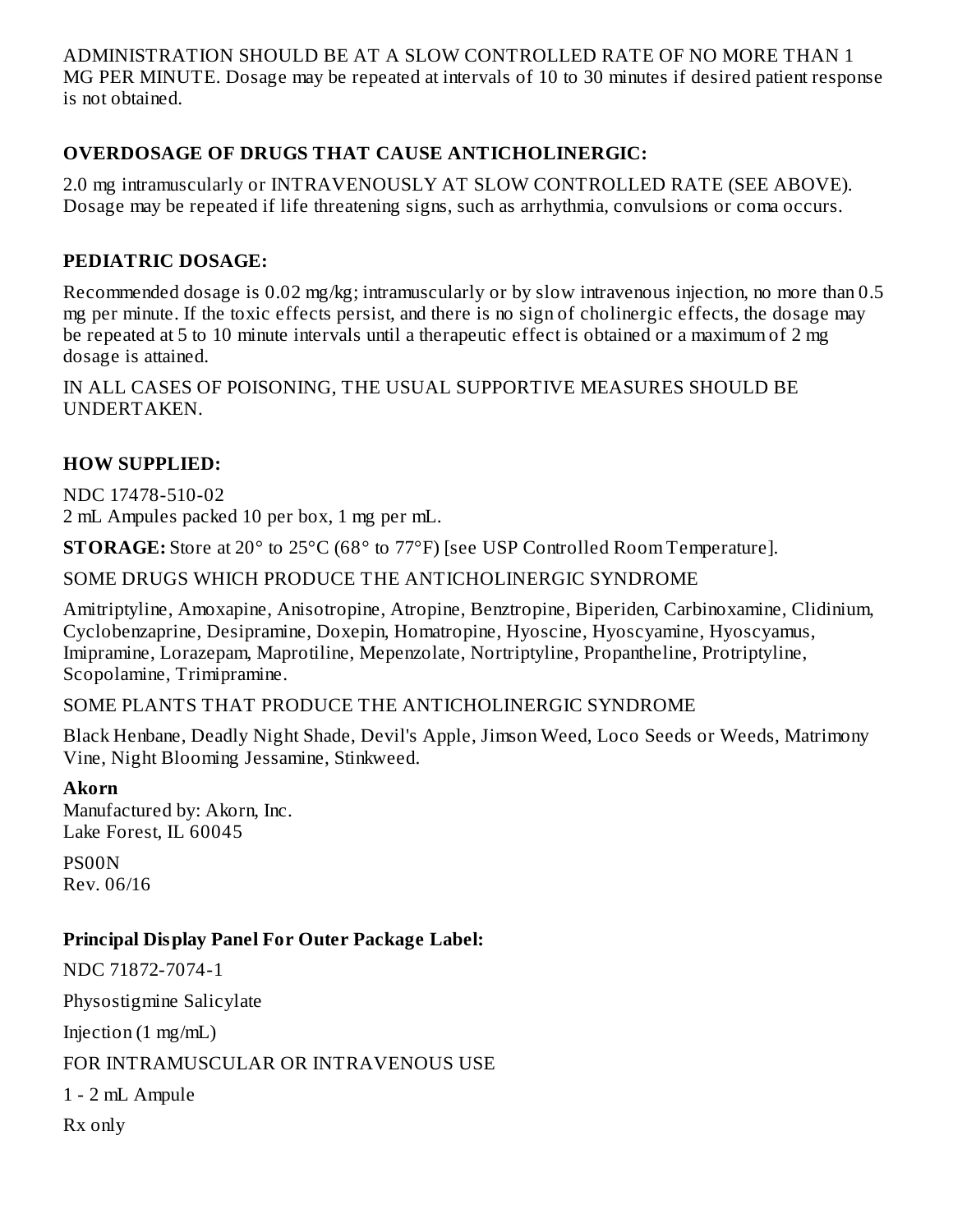

FOR INTRAMUSCULAR OR INTRAVENOUS USE

Each mL contains: Active: Physostigmine Salicylate 1 mg Preservative: Benzyl Alcohol 20 mg Inactives: Sodium Metabisulfite 1 mg; Water for Injection.

Usual Dosage: See package insert for dosage information.

Protect from light. Protect from freezing.

Store at 20 - 25°C (68° to 77°F). [see USP Controlled Room Temperature.]

Manufactured By: Akorn, Inc. Lake Forest, IL 60045<br>Manufacturer NDC: 17478-0510-02

Repackaged & Distributed By: Medical Purchasing Solutions Scottsdale, AZ 85260 www.medicalpurchasingsolutions.com

#### **Principal Display Panel Text for Ampule Label:**

Physostigmine Salicylate Injection  $(1 mg/mL)$ For I.M or I.V. Use 2 mL Single Dose Ampule Rx only Mfg. by. Akorn, Inc. PSADL Rev. 11/08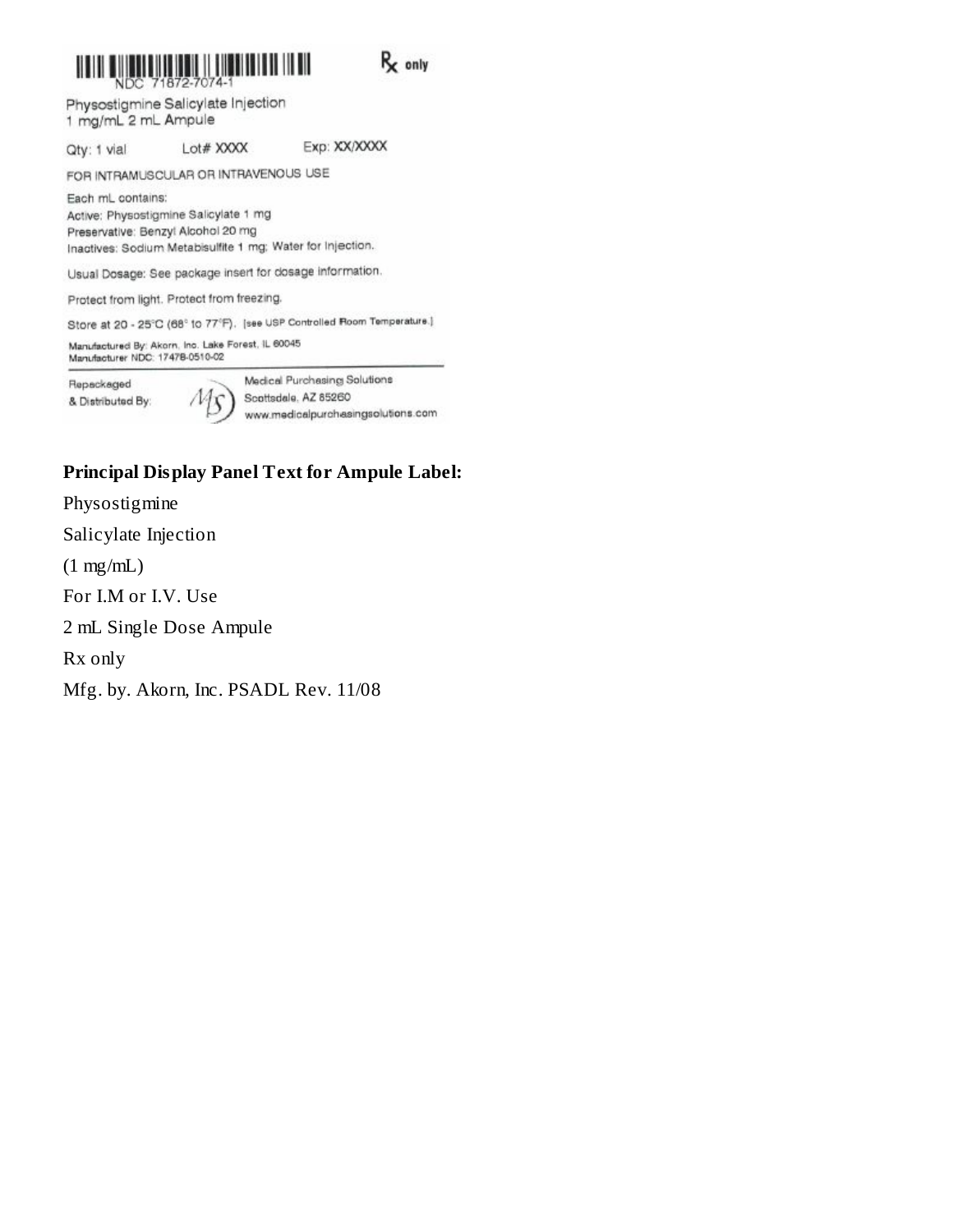

| PHYSOSTIGMINE SALICYLATE<br>physostigmine salicylate injection                        |                                           |                                                     |                                                            |                             |  |                           |  |  |  |
|---------------------------------------------------------------------------------------|-------------------------------------------|-----------------------------------------------------|------------------------------------------------------------|-----------------------------|--|---------------------------|--|--|--|
|                                                                                       |                                           |                                                     |                                                            |                             |  |                           |  |  |  |
| <b>Product Information</b>                                                            |                                           |                                                     |                                                            |                             |  |                           |  |  |  |
| Product Type                                                                          |                                           | HUMAN PRESCRIPTION DRUG                             | <b>Item Code (Source)</b><br>NDC:71872-7074(NDC:17478-510) |                             |  |                           |  |  |  |
| <b>Route of Administration</b>                                                        |                                           | <b>INTRAVENOUS</b>                                  |                                                            |                             |  |                           |  |  |  |
|                                                                                       |                                           |                                                     |                                                            |                             |  |                           |  |  |  |
|                                                                                       |                                           |                                                     |                                                            |                             |  |                           |  |  |  |
| <b>Active Ingredient/Active Moiety</b>                                                |                                           |                                                     |                                                            |                             |  |                           |  |  |  |
|                                                                                       |                                           | <b>Basis of Strength</b>                            |                                                            | Strength                    |  |                           |  |  |  |
| PHYSOSTIGMINE SALICYLATE (UNII: 2046 ZRO9 VU) (PHYSOSTIGMINE -<br>UNII:9 U1VM8 40 SP) | <b>PHYSOSTIGMINE</b><br><b>SALICYLATE</b> |                                                     | $1 \,\mathrm{mg}$<br>in $1 mL$                             |                             |  |                           |  |  |  |
|                                                                                       |                                           |                                                     |                                                            |                             |  |                           |  |  |  |
| <b>Inactive Ingredients</b>                                                           |                                           |                                                     |                                                            |                             |  |                           |  |  |  |
| <b>Ingredient Name</b>                                                                |                                           |                                                     |                                                            |                             |  | Strength                  |  |  |  |
| SODIUM METABISULFITE (UNII: 4VON5FNS3C)                                               |                                           |                                                     |                                                            |                             |  |                           |  |  |  |
| <b>BENZYL ALCOHOL (UNII: LKG8494WBH)</b>                                              |                                           |                                                     |                                                            |                             |  |                           |  |  |  |
| WATER (UNII: 059 QF0 KO0 R)                                                           |                                           |                                                     |                                                            |                             |  |                           |  |  |  |
|                                                                                       |                                           |                                                     |                                                            |                             |  |                           |  |  |  |
| <b>Packaging</b>                                                                      |                                           |                                                     |                                                            |                             |  |                           |  |  |  |
| <b>Item Code</b><br>#                                                                 |                                           | <b>Package Description</b>                          |                                                            | <b>Marketing Start Date</b> |  | <b>Marketing End Date</b> |  |  |  |
| 1 NDC:71872-7074-1 1 in 1 BAG                                                         |                                           |                                                     | 03/30/2018                                                 |                             |  |                           |  |  |  |
| $\mathbf{1}$                                                                          |                                           | 2 mL in 1 AMPULE; Type 0: Not a Combination Product |                                                            |                             |  |                           |  |  |  |